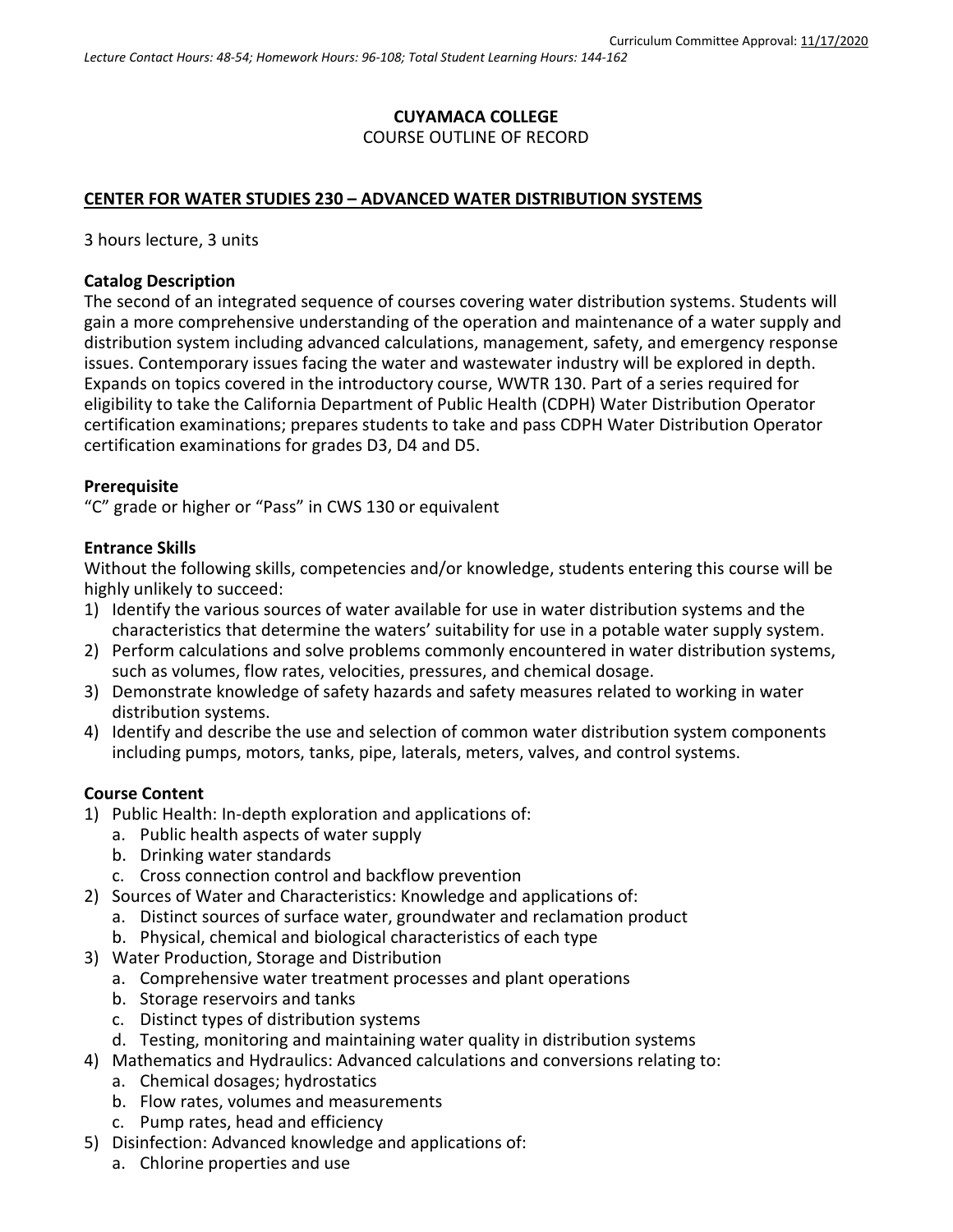- b. Chlorine reactions with various compounds
- c. Chlorine safety
- d. Breakpoint chlorination
- e. Disinfectants other than chlorine
- 6) Pipelines: Pipeline concepts and principles:
	- a. Construction and materials
	- b. Installation, protection and maintenance
	- c. Applications and uses
- 7) Pipeline Appurtenances
	- a. Specific types of valves: blow-offs and air valves
	- b. Applications for installation and maintenance; purposes and functions
- 8) Meters and Services
	- a. Specific types of meters and materials
	- b. Methods and practices in installation, maintenance and uses
- 9) Pumps and Motors
	- a. Advanced pumping terminology, pumping principles, types and uses of pumps
	- b. Applied interpretation of pump curves, motors, voltage power and efficiency
	- c. Installation and maintenance
- 10) Electrical/Instrumentation
	- a. Advanced terminology, types of control systems, sensing and sampling devices
	- b. Specific types of electronic signals, readout devices and remote control systems
	- c. SCADA systems, signal transmission and calibration
	- d. Data transmission methods and systems
- 11) Safety
	- a. Applied principles of trenching and shoring, pipe construction, working in confined spaces and working around construction equipment
	- b. Familiarity with safety regulations: MSDS documentation, OSHA regulations
- 12) Maps, Drawings and Records
	- a. Synthesis, analysis and interpretation of commonly used symbols, conventions and terminology used with various types of maps and construction drawings
	- b. Recordkeeping of as-build drawings, map ties, water production and maintenance records
- 13) Water System Operations
	- a. Daily operating procedures, monitoring process information, regulation of flows
	- b. Chemical use and handling operating records and reports
	- c. Emergency conditions and procedures
- 14) Management and Leadership Skills
	- a. General principals of organization
	- b. Administration
	- c. Communication and leadership
- 15) Emergency Response Planning and Operations
	- a. General principals of hazard assessment and vulnerability analysis
	- b. Standardized Emergency Management System (SEMS)
- 16) Public Relations
	- a. Assessment and response to water quality complaints
	- b. Interpretation and evaluation of water quality standards violations
	- c. Communications and dealing with the media
	- d. Standards for public notification and dealing with the public

# **Course Objectives**

Students will be able to:

1) Distinguish and evaluate sources and characteristics of available water and their uses and applications, and demonstrate ability to compare and contrast different types of water distribution systems.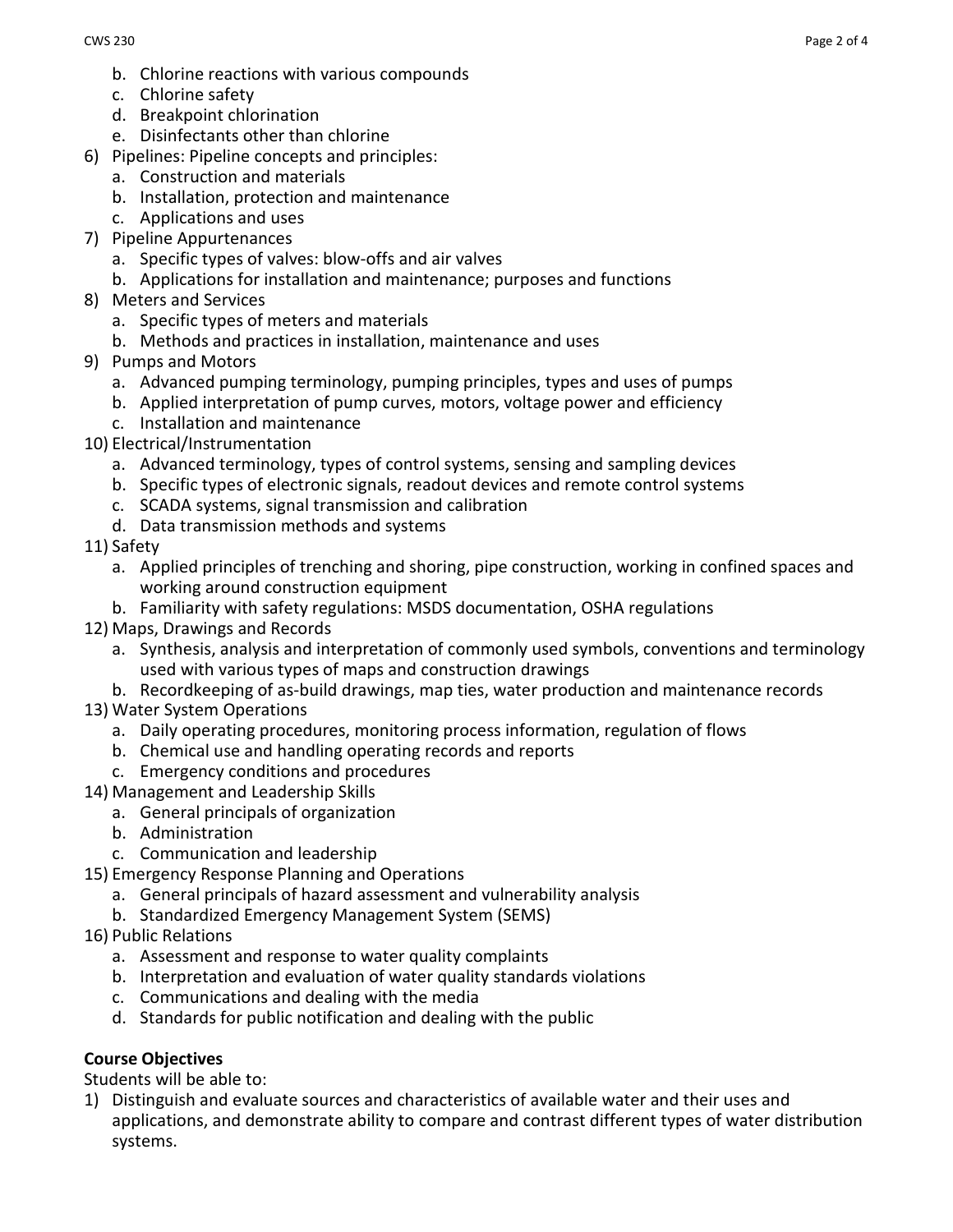- 2) Interpret and synthesize drinking water public health hazards, water quality standards, and describe in detail testing and monitoring standards, processes and procedures for maintaining water quality in distribution systems.
- 3) Assess factors considered in the selection of pipe including the ability to read meters, calculate the accuracy, and understand the different types of meters and their practical applications.
- 4) Describe pump functions and operations, identify and assess pump problems, adjust and repack packing glands, and perform routine maintenance of pumps and motor.
- 5) Demonstrate understanding of advanced electrical terms, evaluate control circuits, sensing equipment, and SCADA and data transmission systems.
- 6) Analyze and evaluate mechanics and operations of chlorine delivery systems and safely perform chlorine related procedures, test for chlorine residual, and properly collect water samples from water distribution systems.
- 7) Interpret and analyze complex water distribution system maps, drawings, records, and as-built drawings.
- 8) Develop, maintain and interpret accurate water production and maintenance records, and explain the reason for maintaining thorough records.
- 9) Conduct required work safely by adhering to safety regulations and safe work practices.
- 10) Demonstrate understanding of general principles of management, organization, and leadership techniques as they relate to the water/wastewater industry.
- 11) Demonstrate understanding of general principles of emergency response planning and operations and hazard and vulnerability assessment of water distributions systems and facilities.
- 12) Take and pass California State Certification exams for Water Distribution Operator Grade D3 through D-5.

## **Method of Evaluation**

A grading system will be established by the instructor and implemented uniformly. Grades will be based on demonstrated proficiency in subject matter determined by multiple measurements for evaluation, one of which must be essay exams, skills demonstration or, where appropriate, the symbol system.

- 1) Projects
- 2) Writing assignments
- 3) Quizzes and exams
- 4) Projects and assignments utilizing the Field Operations Skills Yard

# **Special Materials Required of Student**

None

## **Minimum Instructional Facilities**

Smart classroom

# **Method of Instruction**

- 1) Lecture and discussion
- 2) Audiovisual
- 3) Field trips
- 4) Demonstrations utilizing the Field Operations Skills Yard

# **Out-of-Class Assignments**

- 1) Reading assignments
- 2) Writing assignments
- 3) Projects

## **Texts and References**

1) Required (representative example): Lauer, William ed. *Water Distribution Operator Training Handbook*. 4th edition. American Water Works Association, 2013.